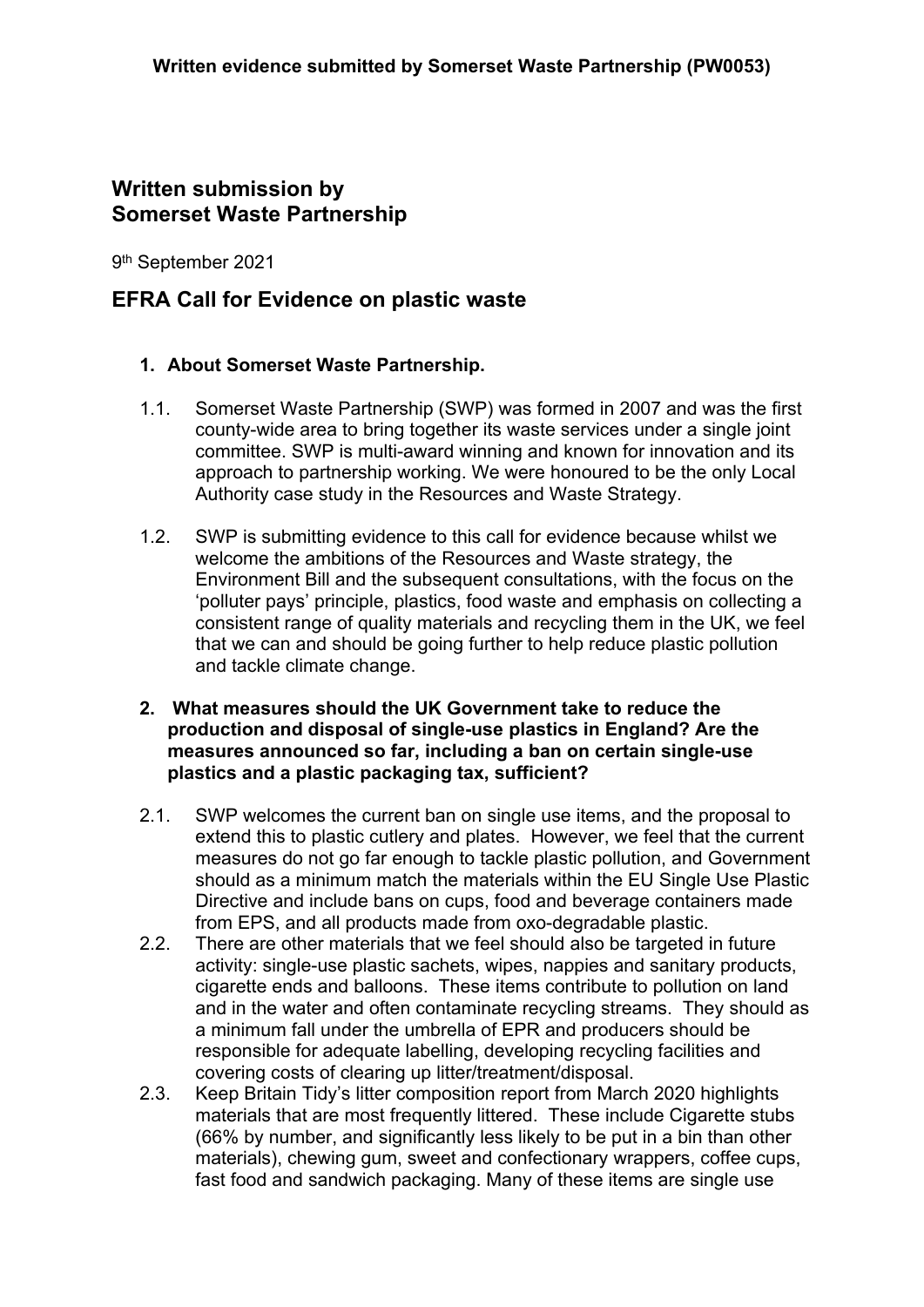## **Written evidence submitted by Somerset Waste Partnership (PW0053)**

plastics, and though the proposed DRS scheme may reduce litter of drinks containers, it will not affect litter of the other items. EPR may result in some packaging design changes and material switches away from plastic, but it is also essential to accompany this with national behavioural change campaigns and ensuring that local councils have adequate funding to manage street scene and carry out enforcement where it is needed.

#### **3. How should alternatives to plastic consumption be identified and supported, without resorting to more environmentally damaging options?**

- 3.1. All resource use has an environmental footprint, and there is a need to mitigate the risk that wholesale switching from plastic to alternative materials could lead to unintended consequences and have other environmental impacts. In mitigating this risk, policymakers need to think and legislate holistically, rather than being guided solely by life-cycle analyses.
- 3.2. EPR systems must take these issues into account and modulated fees should be set appropriately to disincentivise packaging materials with poor environmental outcomes, whilst following the waste hierarchy, incentivising reusable packaging and increasing recyclability. Care should be taken to ensure that the system as a whole is considered to avoid material switching to materials with worse environmental outcomes to avoid taxes or charges.
- 3.3. SWP does not feel that 'alternative' plastics, including biodegradable and bio-based provide a genuine solution. We feel that oxo-degradable plastics should be banned. Such 'alternative' plastics do not address the problem of marine pollution or prevent littering and often contaminate the recycling streams. We also have concerns about the potential for large-scale changes in land use to grow plants to be used as packaging if consumption and over packaging is not addressed first.
- 3.4. Compostable packaging is often touted as a solution, yet compostable packaging does not break down if littered either on land or in the ocean. The Government's preference for AD to treat food waste, means that there is little incentive to develop IVC facilities that are suitable for treating compostable packaging. As AD is in many cases not suitable for treating compostable packaging, it becomes a contaminant along with other packaging and is removed for disposal. Compostable packaging is also a contaminant in recycling collections and can cause problems as it is often indistinguishable from plastic.
- 3.5. As a general set of principles any taxes, charges or bans should aim to reduce single-use items both at production and point of consumption, reduce the number of polymers on the market, encourage increased recycling rates and increased recycled content, prioritise actual recycling of items before down-cycling and focus on easy and cost-effective recycling in the UK. All these factors combined would have the effect of decreasing plastic pollution and incentivising and reviving domestic recycling infrastructure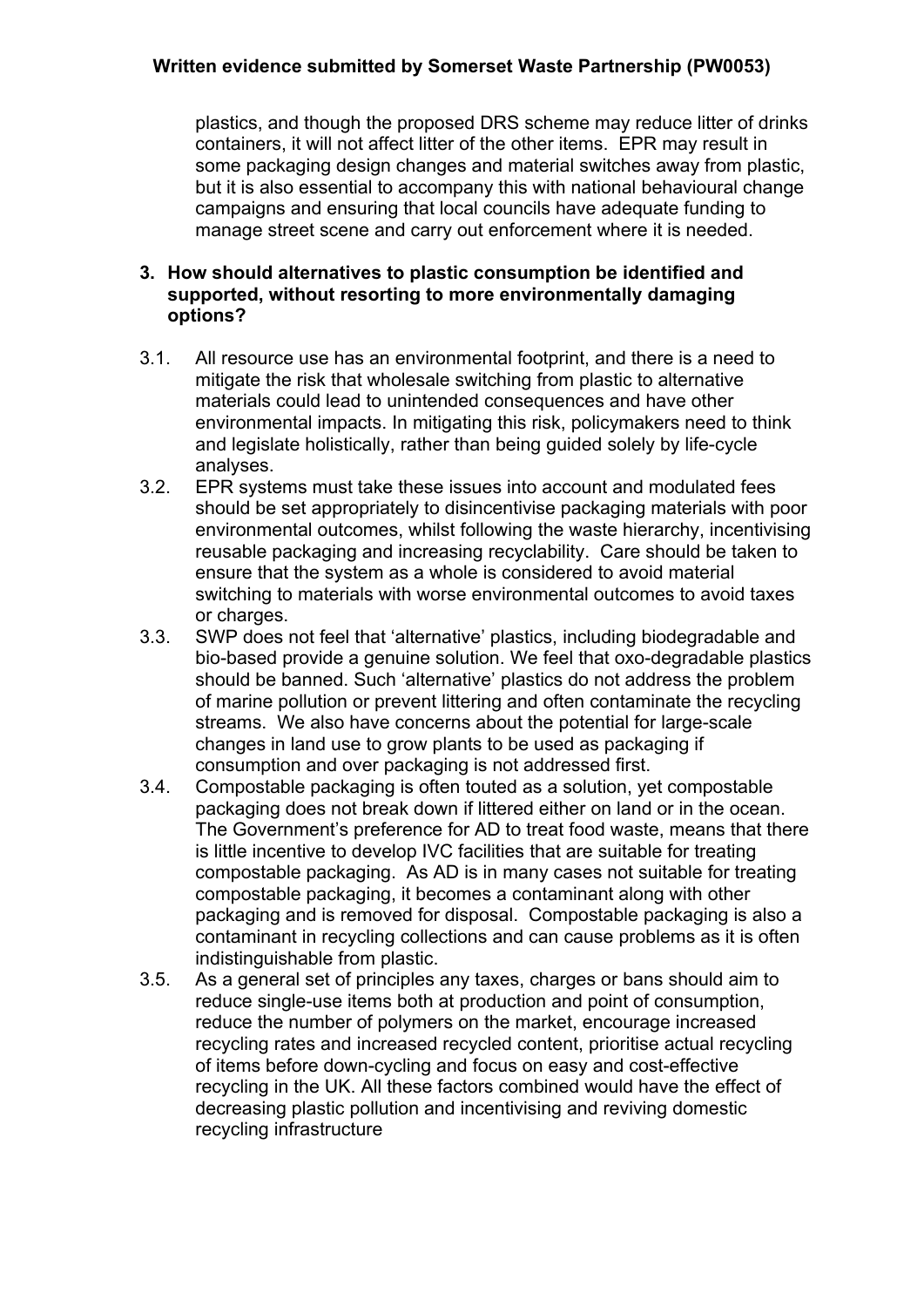#### **4. Is the UK Government's target of eliminating avoidable plastic waste by 2042 ambitious enough?**

4.1. SWP feels that if Consistency, EPR and DRS are introduced and work as intended, then there is no reason that the target for eliminating avoidable plastic waste should not be brought forward. This should ideally be no later than 2030-2035

#### **5. Will the UK Government be able to achieve its shorter-term ambition of working towards all plastic packaging placed on the market being recyclable, reusable or compostable by 2025?**

- 5.1. SWP feels that with appropriate legislative and policy support, combined with the work that is currently ongoing by WRAP and other organisations, the ambition could be largely met. The EPR system needs to be welldesigned and with modulated fees set at a level that strongly disincentivises using non-recyclable packaging, but also highlights the importance of reusable packaging.
- 5.2. It is also important to ensure that being 'recyclable' means that there is sufficient funding and infrastructure to ensure that it is actually recycled. Ideally this should be through mainstream kerbside collections, so LAs need to be fully funded to ensure this can take place.
- 5.3. There needs to be consistency on soft plastics between interim supermarket collections which are currently in development and mediumterm ambitions to add this to kerbside collections. Without the consistency, there is a risk of consumer confusion and increased contamination.
- 5.4. In addition to increased investment, eliminating problem plastics that are expensive to process, and reducing single-use plastics overall, would reduce costs and increase recycling rates for the residual waste stream.

#### **6. Does the UK Government need to do more to ensure that plastic waste is not exported and then managed unsustainably? If so, what steps should it take?**

- 6.1. The UK Government should invest in UK sorting, treatment and reprocessing to ensure that we can manage our own materials. We recognise that whilst facilities develop there may be a need to export plastic waste. The ban on exporting to non-OECD countries should be introduced but steps should also be taken to prevent exports of waste to OECD countries that also may not have sufficient infrastructure to deal with it.
- 6.2. Investing in suitable sorting facilities will help to reduce the poorly sorted, contaminated waste that is most often managed unsustainably. The UK should not be exporting mixed waste, but clean, separated materials.
- 6.3. It is important to develop electronic waste tracking systems and also strengthen reporting requirements. SWP was the first to publish full details of what happens to all of the materials we collect for recycling through our End Use register (now known as [Recycling](https://www.somersetwaste.gov.uk/recycling-tracker/) [Tracker](https://www.somersetwaste.gov.uk/recycling-tracker/)). We first did this in 2007/8 and have continued to publish this information annually to ensure full transparency and confidence that our materials are actually recycled.